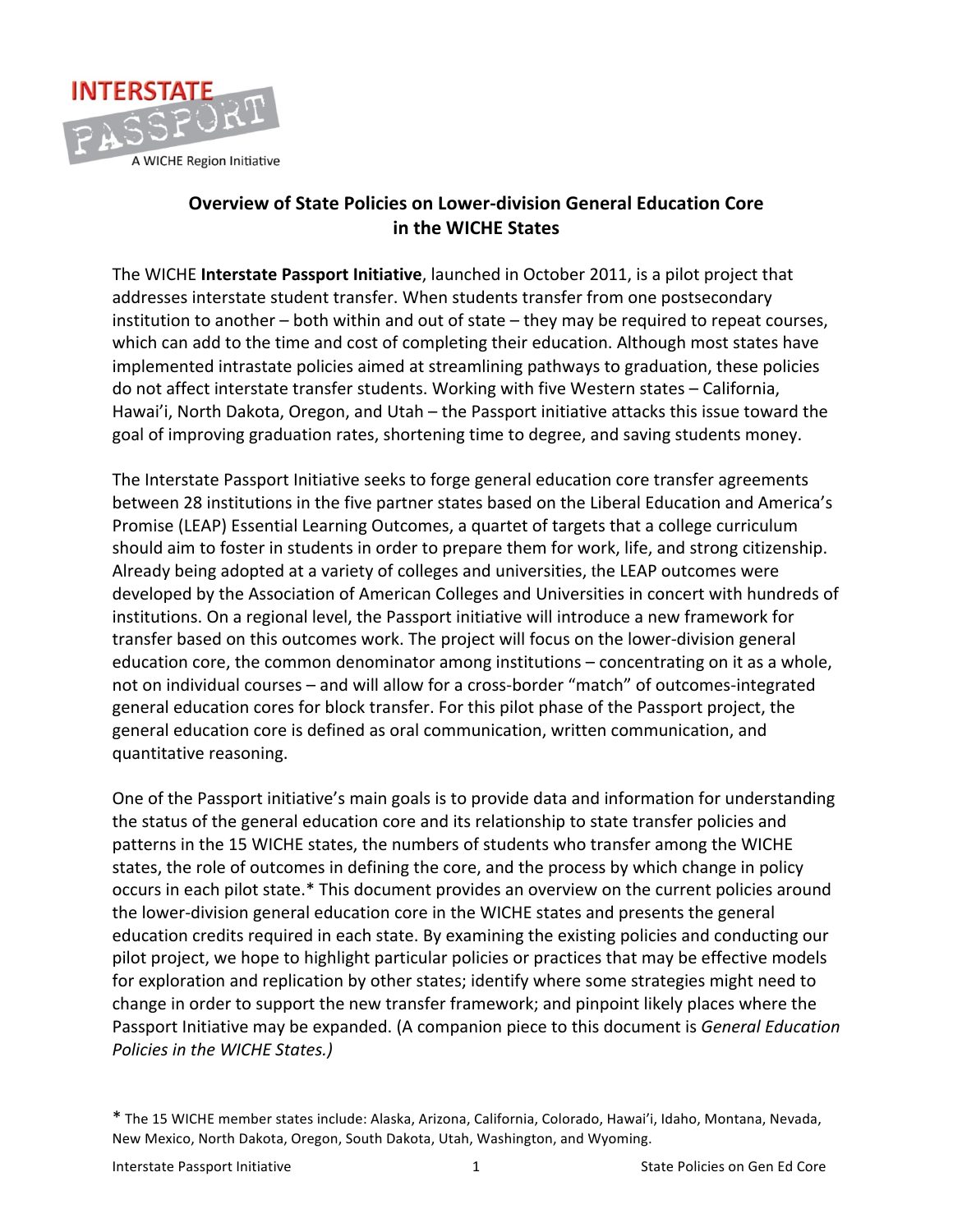Specifically, data and information have been compiled on the following research objectives:

- 1. Identify existing policies in the WICHE states related to the general education core.
- 2. Identify the courses, criteria, or outcomes that compose the general education core in the WICHE states, as well as the similarities and gaps among states.
- 3. Identify the means by which higher education policy change is effected in the five pilot states.

## **Overview of General Education Policies**

Of the 15 WICHE states, 11 have a statewide general education (gen ed) core: Arizona, California, Colorado, Hawai'i, Montana, New Mexico, North Dakota, Oregon, South Dakota, Utah, and Washington. Four states – Alaska, Idaho, Nevada, and Wyoming – do not have a statewide gen ed core. Two of those states (Alaska, Idaho), however, have a systemwide gen ed core for their higher education institutions. Nevada has a statewide set of minimum credit requirements within certain disciplinary areas. Wyoming's one higher education institution (University of Wyoming, or UW) does have gen ed requirements, as well as articulation agreements with all Wyoming community colleges, ensuring that students transferring to UW have met the gen ed requirements.

Only three of the 15 WICHE states – California, Montana, and Utah – have identified and aligned student outcomes from the gen ed core to the LEAP Essential Learning Outcomes. The LEAP Essential Learning Outcomes cover four overarching areas:

- 1. Knowledge of human cultures and the physical and natural world: through study in the sciences and mathematics, social sciences, humanities, histories, languages, and the arts.
- 2. Intellectual and practical skills.
- 3. Personal and social responsibility.
- 4. Integrative and applied learning.

Although not aligned with the LEAP outcomes, South Dakota's general education requirements are notable because they are not based on course requirements or credits but rather are designed to achieve seven specific student-learning goals approved by the board of regents. Briefly, these goals include the ability to write and communicate effectively; to understand human diversity and complexity through the arts and humanities and social sciences; to think and evaluate critically; and to understand the fundamental principles of the natural sciences.

## **General Education Core Curriculum: Credits and Courses**

Among the WICHE states' gen ed core requirements, the terms used to describe the official unit of(measurement vary, including *course'credits*, *semester'credits*, *quarter'credits*, *semester' hours*, *quarter hours*, *semester units*, *quarter units*, *hours*, *credit hours*, and *credits*. (See the Integrated Postsecondary Education Data System Glossary at http://nces.ed.gov/ipeds/glossary/?chartindex=C for definitions of these terms.)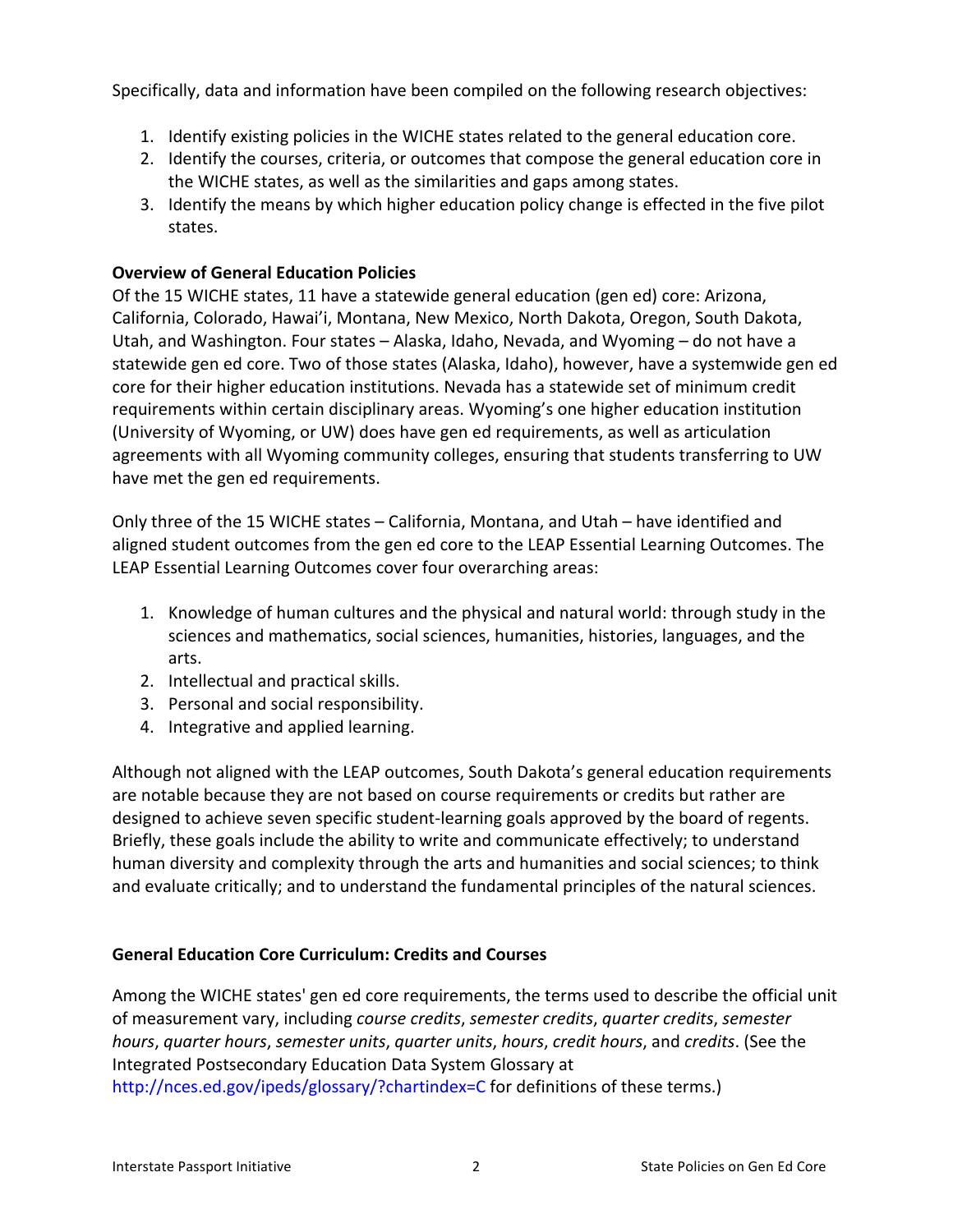Typically, a gen ed course is equivalent to three semester credit hours. The required "units" for the core – whichever one is used in a particular state – range from 12 credits in Utah and Washington to 48 semester units in California. Table 1 below presents the gen ed core requirements in each WICHE state that has them, including three of the four states that do not have a statewide gen ed core. The requirements in Alaska, Idaho, and Wyoming apply to intrastate transfers between two- and four-year institutions.

| Table 1. General Education Core Requirements in WICHE States |                                                               |              |                                |  |
|--------------------------------------------------------------|---------------------------------------------------------------|--------------|--------------------------------|--|
| <b>State</b>                                                 | <b>Gen Ed Core Requirement</b>                                | <b>State</b> | <b>Gen Ed Core Requirement</b> |  |
| Alaska*                                                      | 34 credits                                                    | New Mexico   | 32-38 hours                    |  |
| Arizona                                                      | 35-37 course credits                                          | North Dakota | 36 semester hours              |  |
| California                                                   | 39 semester credits plus 9<br>upper-division semester credits | Oregon       | 31 quarter credits             |  |
| Colorado                                                     | 31 semester hours                                             | South Dakota | 30 credit hours                |  |
| Hawai'i                                                      | 31 credits                                                    | Utah         | 12 credits                     |  |
| Idaho <sup>*</sup>                                           | 36 credit hours                                               | Washington   | 12 credits                     |  |
| Montana                                                      | 30 semester credits                                           | Wyoming*     | 30-36 hours                    |  |
| Nevada*                                                      | Statewide set of minimum<br>credit requirements               |              |                                |  |

\*No statewide gen ed core.

*Note*: Passport pilot states are shaded.

The areas or disciplines that compose the gen ed core in 14 of the 15 WICHE states are as follows:

- Communication written or oral.
- Humanities/social or behavioral sciences.
- Quantitative skills/critical thinking (includes mathematics in some states).
- Physical and natural sciences (includes mathematics in some states).

As noted, Nevada has a statewide set of minimum credit requirements; they are within the areas listed above (i.e., English, math, science, etc.).

Although the subject areas are generally the same in all states, the number of units required in each area varies by state and cannot easily be compared across states. Similarly, the specific courses offered within each area – and credits earned per course – vary significantly across the region. In addition, some states have specific course requirements for the gen ed core that fall within one of the areas listed above or may be in a separate category. Examples include:

- $\bullet$  Lifelong learning and self-development (CA).
- Symbolic reasoning (HI).
- Multicultural skills (HI).
- Global and multicultural perspective (HI).
- Health and wellness (OR).
- Cultural diversity (MT).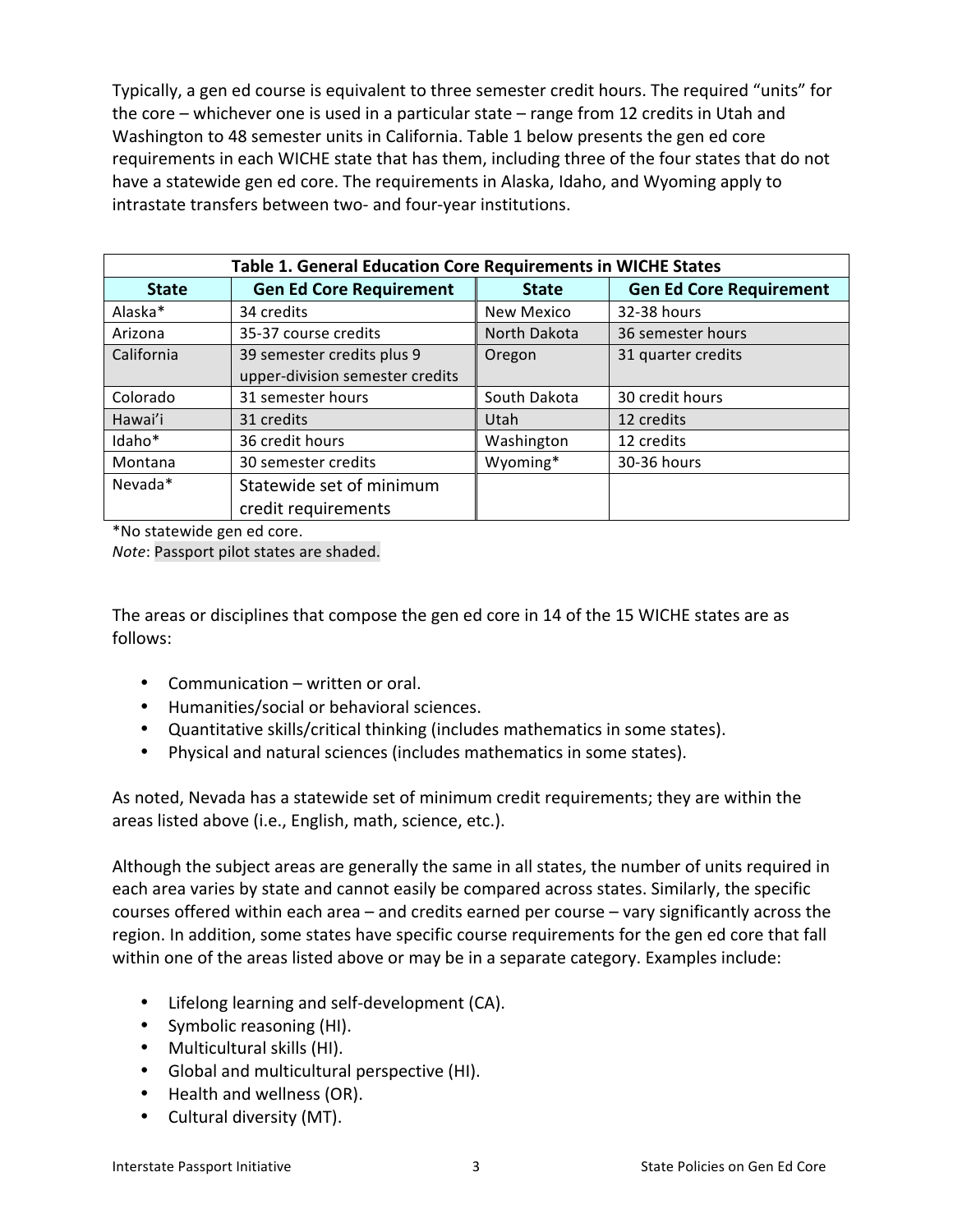## **Policies and Authority**

The policies related to and authority over transfer and the gen ed core are different in each state, and most states have policies that deal with transfer in both statute and agency policy. In 11 of the 15 WICHE states, policies and regulations on general education and transfer rest with the board or system office. In four states - California, Colorado, New Mexico, and Utah - gen ed and transfer policies are part of state education legislation, although in these states the higher education board or department is authorized to oversee, implement, and make decisions about gen education.

The specific policies and authority for gen ed in the five Passport pilot states are presented in Table 2 below.

| <b>TABLE 2. General Education Authority and Policies in Passport Pilot States</b> |                                                                                                                                                                                                                                                                                                                                                                                                                                                                                                                                                                                                                                                                         |                                                                                                                                                                                                                                                                                                                                                                                         |  |  |
|-----------------------------------------------------------------------------------|-------------------------------------------------------------------------------------------------------------------------------------------------------------------------------------------------------------------------------------------------------------------------------------------------------------------------------------------------------------------------------------------------------------------------------------------------------------------------------------------------------------------------------------------------------------------------------------------------------------------------------------------------------------------------|-----------------------------------------------------------------------------------------------------------------------------------------------------------------------------------------------------------------------------------------------------------------------------------------------------------------------------------------------------------------------------------------|--|--|
| <b>State</b>                                                                      | <b>Authority and Oversight</b>                                                                                                                                                                                                                                                                                                                                                                                                                                                                                                                                                                                                                                          | <b>Policy Reference</b>                                                                                                                                                                                                                                                                                                                                                                 |  |  |
| California                                                                        | The Board of Governors of the California<br>Community Colleges, the Regents of the<br>University of California, and the Trustees of the<br>California State University, with appropriate<br>consultation with the Academic Senates of the<br>respective segments, shall jointly develop,<br>maintain, and disseminate a common core<br>curriculum in general education courses for the<br>purposes of transfer. Any person who has<br>successfully completes the transfer core<br>curriculum shall be deemed to have thereby<br>completed all lower-division general education<br>requirements for the University of California<br>and the California State University. | CAL. EDC. CODE § 66720: See also, CAL. EDC. CODE<br>§ 66721 and California Code - Section 66720:<br>http://codes.lp.findlaw.com/cacode/EDC/3/d5/<br>40/9.2/1/s66720;<br>http://codes.lp.findlaw.com/cacode/EDC/3/d5/<br>40/9.2/1/s66721.                                                                                                                                                |  |  |
| Colorado                                                                          | The Colorado Commission on Higher<br><b>Education's General Education Council (GE 25</b><br>Council) is responsible for recommending the<br>criteria and framework for "statewide<br>guaranteed general education courses,"<br>identifying general education assessments, and<br>communicating the state criteria to the<br>members' respective institutions.                                                                                                                                                                                                                                                                                                           | Colorado Department of Education Policies and<br>Procedures, Section I, Part L, Statewide Transfer<br>Policy: http://highered.colorado.gov/Publications/<br>Policies/Current/i-partl.pdf.<br>Statutory authority: The transfer policy is based on<br>statutory authority of Colorado Revised Statute 23-<br>1-108 (7) (a); C.R.S. 23-1-108.5; C.R.S. 23-1-125;<br>and C.R.S. 23-60-802. |  |  |
| Hawai'i                                                                           | University of Hawai'i System: Campuses' overall<br>plans for general education are adopted by the<br>UH Board of Regents. The intent is to ensure<br>overall coordination of general education across<br>UH campuses. All general education and core<br>requirements are approved by the board, and<br>any changes in concept or principle must<br>receive prior board approval.                                                                                                                                                                                                                                                                                        | Executive policy: University of Hawai'i System,<br>Student Transfer and Inter-Campus Articulation,<br>Board of Regents Policy, Chapter 5, Section 5-12b:<br>www.hawaii.edu/offices/bor/policy/.<br>See also: www.hawaii.edu/apis/ep/e5/e5209.pdf<br>and www.hawaii.edu/offices/app/aa/articulation/<br>JI_MOA.pdf.                                                                      |  |  |